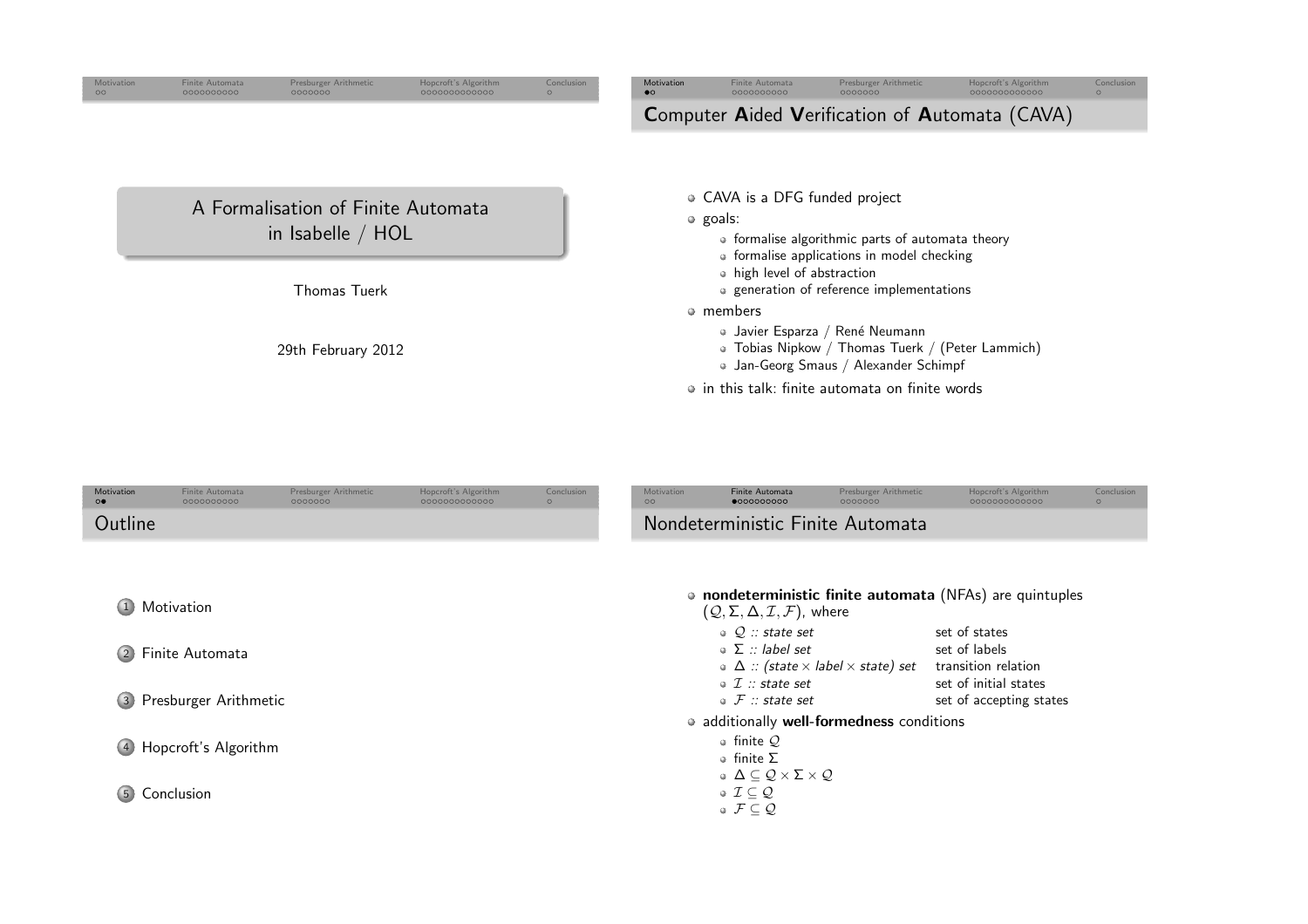# Finite[Automata](#page-0-0) [Presburger](#page-3-0) Arithmetic [Hopcroft's](#page-5-0)Algorithm

[Conclusion](#page-8-0)

[Motivation](#page-0-0)<br>00

# Deterministic Finite Automata

<span id="page-1-0"></span>Motivatio

 $\circ$ 

# deterministic finite automata (DFAs) are NFAs with

- $|\mathcal{I}|=1$  $\forall q \in \mathcal{Q}, \ a \in \Sigma$ .  $\exists ! q' \in \mathcal{Q}$ .  $(q, a, q') \in \Delta$
- Notice: in this formalisation all DFAs are **complete**
- <sup>∆</sup> can be represented as <sup>a</sup> function
	- $\delta$  :: states  $\times$  labels  $\rightarrow$  states
- high-level datastructure for NFAs
	- sets and relations
	- record structure
	- well-formedness predicates
	- locales for NFAs and DFAs
- low-level, executable representation
	- Isabelle Collection Framework (ICF) by Peter Lammich
	- $\bullet$  set and finite map implementations
	- e. g. red-black trees, arrays, lists

| Motivation     | <b>Finite Automata</b> | Presburger Arithmetic | Hopcroft's Algorithm | Conclusion |
|----------------|------------------------|-----------------------|----------------------|------------|
| $\circ$        | 0000000000             | 0000000               | 0000000000000        |            |
| What is there? |                        |                       |                      |            |

- Operations
	- acceptance  $\neq$  language of automaton
	- Boolean operations
	- determinisation
	- minimisation
	- $0.111$
- Concepts
	- isomorphy
	- initially connected automata
	- efficient constructions
	- $\bullet$  reversal / left and right languages
	- $0.111$
- Infrastructure
	- construction from lists  $/$  destruction
	- interface in SML and OCaml
	- connection with Graphviz
	-

. . . [Motivation](#page-0-0) Finite[Automata](#page-0-0) [Presburger](#page-3-0)Arithmetic [Hopcroft's](#page-5-0)Algorithm [Conclusion](#page-8-0) Example: Product Automata Product Automata product NFA <sup>A</sup><sup>1</sup> <sup>A</sup><sup>2</sup> <sup>=</sup> (<sup>|</sup> <sup>Q</sup> <sup>=</sup> <sup>Q</sup>(A1) <sup>×</sup> <sup>Q</sup>(A2), <sup>Σ</sup> <sup>=</sup> Σ(A1) <sup>∩</sup> Σ(A2), <sup>∆</sup> <sup>=</sup> {((<sup>q</sup>1, <sup>q</sup>2), <sup>a</sup>,(q′1, <sup>q</sup>′2)) <sup>|</sup> (<sup>q</sup>1, <sup>a</sup>, <sup>q</sup>′1) <sup>∈</sup> ∆(A1)<sup>∧</sup> (<sup>q</sup>2, <sup>a</sup>, <sup>q</sup>′2) <sup>∈</sup> ∆(A2)}, <sup>I</sup> <sup>=</sup> <sup>I</sup>(A1) <sup>×</sup> <sup>I</sup>(A2), <sup>F</sup> <sup>=</sup> <sup>F</sup>(A1) <sup>×</sup> <sup>F</sup>(A2) <sup>|</sup>)clear definition / simple proofs Problem: type of states changes, composition tricky product NFA :: (′q1,′ <sup>a</sup>)NFA <sup>⇒</sup> (′q2,′ <sup>a</sup>)NFA <sup>⇒</sup> (′q1×′q2,′ <sup>a</sup>)NFA Problem: too many states

- 
- 

Isabelle/HOL Representation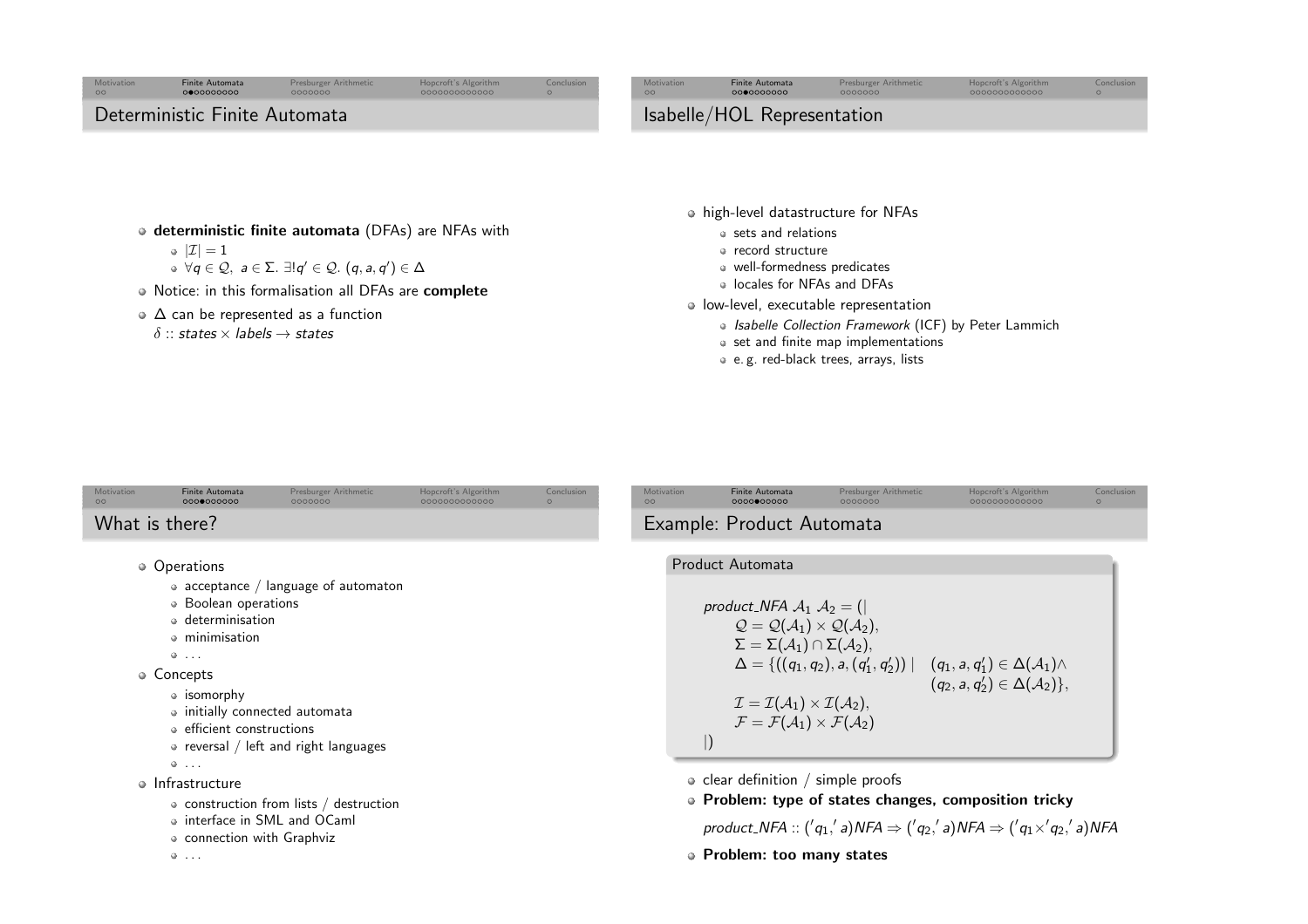#### <span id="page-2-0"></span>**[Motivation](#page-0-0)**  Finite[Automata](#page-0-0) [Presburger](#page-3-0) Arithmetic [Hopcroft's](#page-5-0)Algorithm [Conclusion](#page-8-0)  $\circ$

#### [Motivation](#page-0-0) $\circ$

Unreachable states

## Finite[Automata](#page-0-0) [Presburger](#page-3-0)Arithmetic [Hopcroft's](#page-5-0)Algorithm

[Conclusion](#page-8-0)<br>O

# Renaming States / Isomorphic Automata

- solving the state-type problem requires renaming
- renaming leads to equivalent automaton, provided only equivalent states are identified
- two corner cases
	- injective functions lead to *isomorphic* automaton
	- identifying all equivalent states useful for minimisation
- isomorphy is a key concept of the library
- $\circ$  implementations operate modulo isomorphy
- $\circ$  state set is finite
- type-class **NFA<sub>-</sub>states** guarantees infinite universe
- therefore, safe renaming into **NFA<sub>-</sub>states** possible
- **unreachable** states are states that cannot be reached from an initial state
- removing unreachable states leads to an equivalent automaton
- such an automaton is called **initially connected**
- not considering unreachable states is essential for performance

| Motivation<br>$\circ$ | <b>Finite Automata</b><br>0000000000                                                                                                                                                          | Presburger Arithmetic<br>0000000                        | Hopcroft's Algorithm<br>0000000000000 | Conclusion<br>$\Omega$ | Motivation<br>$\circ$ |
|-----------------------|-----------------------------------------------------------------------------------------------------------------------------------------------------------------------------------------------|---------------------------------------------------------|---------------------------------------|------------------------|-----------------------|
|                       | Reconsider Product Automata                                                                                                                                                                   |                                                         |                                       |                        | Effici                |
|                       |                                                                                                                                                                                               |                                                         |                                       |                        |                       |
|                       | • product_NFA $A_1$ $A_2$<br>• original definition                                                                                                                                            |                                                         |                                       |                        | NF                    |
|                       |                                                                                                                                                                                               | $\bullet$ intuitive definition / straightforward proofs |                                       |                        |                       |
|                       | $\circ$ efficient_product_NFA $\mathcal{A}_1$ $\mathcal{A}_2 :=$<br>NFA_remove_unreachable_states(product_NFA $A_1$ $A_2$ )<br>• consider only reachable states<br>• essential for efficiency |                                                         |                                       |                        |                       |
|                       | • NFA_product $A_1$ $A_2$ :=<br>NFA_normalise_states(efficient_product_NFA $A_1$ $A_2$ )<br>• allows composing                                                                                |                                                         |                                       |                        |                       |
|                       | • locales provide implementation interface for NFA product and<br>efficient_product_NFA modulo isomorphy                                                                                      |                                                         |                                       |                        |                       |
|                       |                                                                                                                                                                                               |                                                         |                                       |                        |                       |

| Motivation | <b>Finite Automata</b> | Presburger Arithmetic | Hopcroft's Algorithm | Conclusion |
|------------|------------------------|-----------------------|----------------------|------------|
| $\circ$    | 0000000000             | 0000000               | 0000000000000        |            |
|            | Efficient construction |                       |                      |            |

```
NFA\_construct\_reachable (I, \Sigma, FP, \Delta) =let rm be an injective function on I;<br>initialize A with \left(\begin{smallmatrix}A&\n\mathbf{\nabla}&\mathbf{\nabla}&\mathbf{\nabla} & \mathbf{\nabla} & \mathbf{\nabla} & \mathbf{\nabla} & \mathbf{\nabla} & \mathbf{\nabla} & \mathbf{\nabla} \end{smallmatrix}\right)initialise {\cal A} with (\emptyset,\; \Sigma,\; \emptyset, image rm I, \emptyset) and ws with I;<br>while wa \neq 0 de
     while ws \neq \emptyset do
                  choose q ∈ ws;<br>:
                  if rm~q \not\in \mathcal{Q}(\mathcal{A}) then<br>\mathcal{N} := \{ \sigma' \mid \exists \circ \in \mathcal{A} \}N := \{q' \mid \exists a \in \Sigma \ldotp (q, a, q') \in \Delta \};extend rm to be still injective and defined on N;<br>A := (f \text{ (cm s)} + Q(A) \Sigma)\mathcal{A} := \left( \begin{array}{c} \{rm \} \mathcal{A} \cup \mathcal{Q}(\mathcal{A}), \Sigma, \end{array} \right)\Delta(A) \cup \{ (rm q, a, rm q') \mid a \in \Sigma \wedge (q, a, q') \in \Delta \},\mathcal{I}(\mathcal{A}), if \mathsf{FP} \mathsf{q} then \{rm\}\mathsf{rm} \mathsf{q}\}\cup\mathcal{F}(\mathcal{A}) else \mathcal{F}(\mathcal{A}) );
                              ws := N \cup ws;endend
return A
```
• this constructs only reachable states and renames them • it provides a simple interface

> well-formed  $A \wedge (\forall q \in \mathcal{Q}(\mathcal{A}).$  FP  $q \Leftrightarrow q \in \mathcal{F}(\mathcal{A})) \implies$ <br>NEA construct reachable(I(A)  $\Sigma$ (A) EP  $\Lambda$ (A)) is iso NFA\_construct\_reachable( $I(\mathcal{A}), \Sigma(\mathcal{A}),$  FP, Δ $(\mathcal{A}))$  is isomorphic to  ${\sf NFA\_remove\_unreachable\_states}({\cal A})$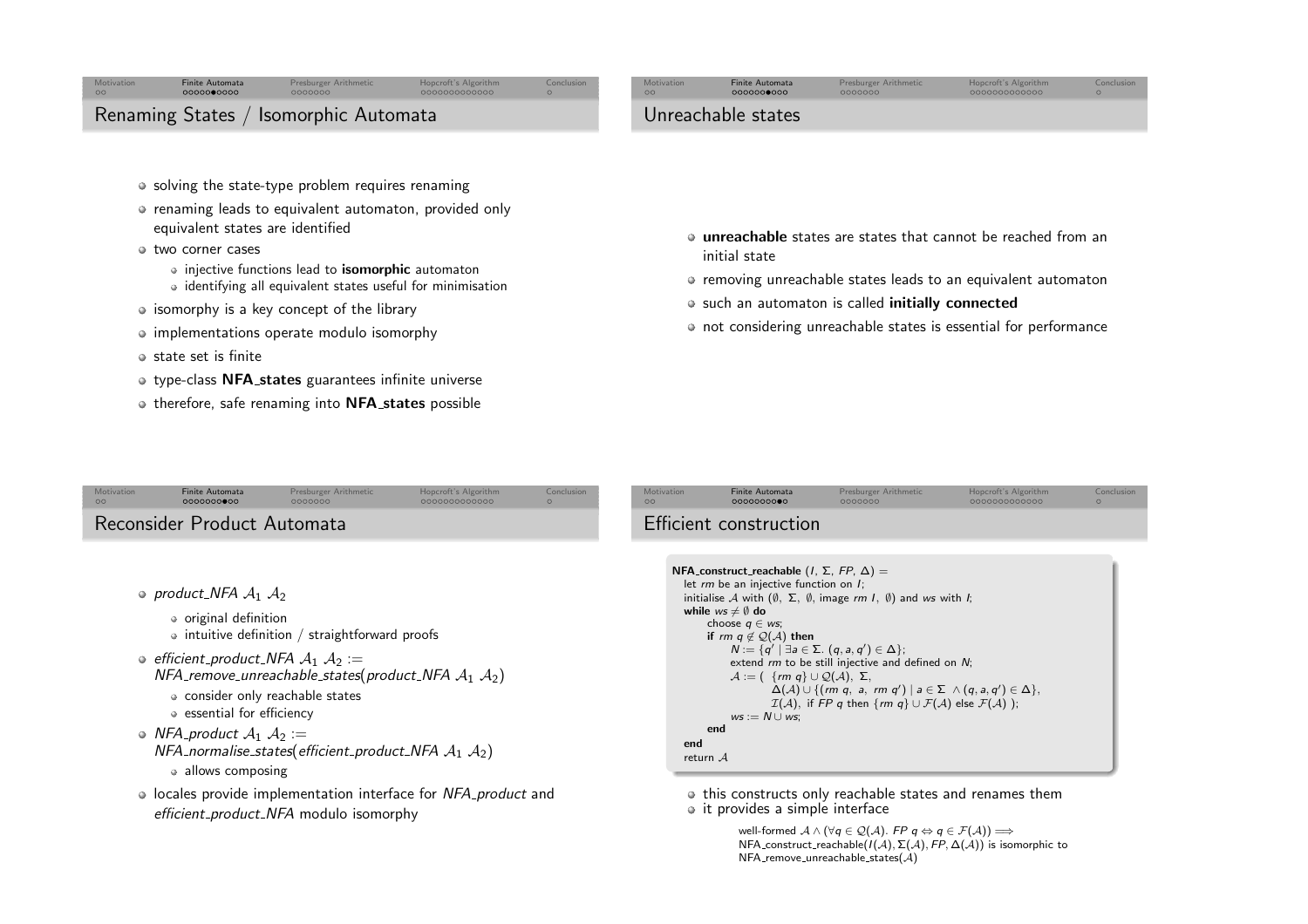#### <span id="page-3-0"></span>Motivat  $\circ$

## Finite[Automata](#page-0-0) [Presburger](#page-3-0) Arithmetic [Hopcroft's](#page-5-0)Algorithm

[Conclusion](#page-8-0)

## Conclusion

### **Summary**

- o I implemented a automaton library in Isabelle/HOL
- Boolean operations, determinisation, minimisation, . . .
- abstract definitions and lemmata
- o efficient implementations and simple interface available

### Future Work

- automata with  $\epsilon$ -transitions
- connection to regular expressions

# Questions?

# Presburger Arithmetic Library

[Motivation](#page-0-0)

 $\circ$ 

• there is a Presburger Arithmetic Library by Stefan Berghofer and Markus Reiter

Finite[Automata](#page-0-0) [Presburger](#page-3-0)Arithmetic [Hopcroft's](#page-5-0)Algorithm

- available in the Archive of Formal Proofs
- presented at TPHOLs <sup>2009</sup>
- $\bullet$  they implement an automata based decision procedure
- o they formalised automata on bitstrings
	- efficiently executable
	- tailored towards the application
	- little abstraction

## Case Study

[Motivation](#page-0-0)

 $\sim$ 

Implement automata using my library.

| <b>Motivation</b> | Finite Automata              | Presburger Arithmetic | Hopcroft's Algorithm | Conclusion |
|-------------------|------------------------------|-----------------------|----------------------|------------|
| 00                | 0000000000                   | 0000000               | 000000000000         | $\Omega$   |
|                   | Required Automata Constructs |                       |                      |            |

| Diophantine (In) equantions |  |
|-----------------------------|--|
|                             |  |

Finite[Automata](#page-0-0) [Presburger](#page-3-0)Arithmetic [Hopcroft's](#page-5-0)Algorithm

- automata for diophantine (in)equations
- Boolean combinations
- existential quantification on automata
	- projection
	- determinisation
	- (minimisation)
	- right quotient



- about 500 lines in Presburger Library
- mixed with low level definitions
- $\bullet$  about 350 (+70) lines on my abstract level
- straightforward mapping



[Conclusion](#page-8-0)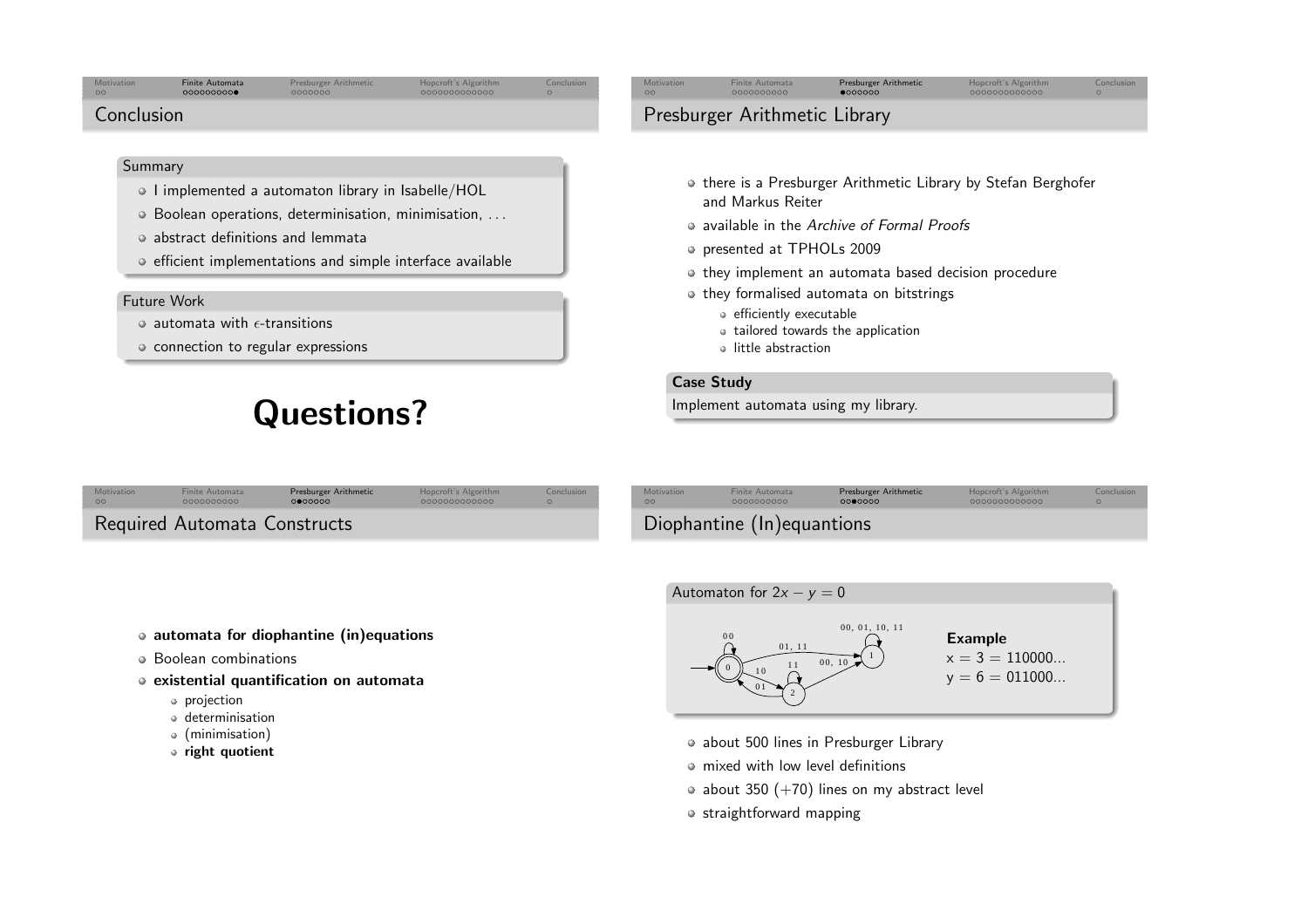<span id="page-4-0"></span>

| Motivation<br>00 <sub>o</sub> | <b>Finite Automata</b><br>0000000000 | Presburger Arithmetic<br>0000000 | Hopcroft's Algorithm<br>0000000000000 | Conclusion<br>$\circ$ | Motivation<br>$\circ$ | <b>Finite Automata</b><br>0000000000 | <b>Presburger Arithmetic</b><br>0000000 | Hopcroft's Algorithm<br>0000000000000 | Conclusion |
|-------------------------------|--------------------------------------|----------------------------------|---------------------------------------|-----------------------|-----------------------|--------------------------------------|-----------------------------------------|---------------------------------------|------------|
|                               | <b>Existential Quantification</b>    |                                  |                                       |                       | Combination           |                                      |                                         |                                       |            |
|                               |                                      |                                  |                                       |                       |                       |                                      |                                         |                                       |            |

- o existential quantification combines
	- projection (remove head of label)
	- right quotient
	- determinisation
	- (minimisation)
- implementation right quotient straightforward (about 40 lines)
- with interfaces about <sup>200</sup> lines
- o correctness proof tricky (about 270 lines)
- about 200 lines for right quantification in original work
- o straightforward
- $\bullet$  but lengthy
- about 100 lines in my and the original work

| Motivation | <b>Finite Automata</b>      | Presburger Arithmetic | Hopcroft's Algorithm | Conclusion | Motivation     | <b>Finite Automata</b> | Presburger Arithmetic | Hopcroft's Algorithm |
|------------|-----------------------------|-----------------------|----------------------|------------|----------------|------------------------|-----------------------|----------------------|
| 00         | 0000000000                  | 0000000               | 0000000000000        |            | 00             | 0000000000             | 0000000               | 0000000000000        |
|            | <b>Experimental Results</b> |                       |                      |            | <b>Summary</b> |                        |                       |                      |

|  | • straightforward to use my automata library |  |  |  |  |  |  |
|--|----------------------------------------------|--|--|--|--|--|--|
|--|----------------------------------------------|--|--|--|--|--|--|

- about 2 days of work involved
- higher level of abstraction
- more efficient execution
- about 1200 lines in my adaption
- about 4500 lines in original library

| example2       | 0.13 s | 0.03 s |
|----------------|--------|--------|
| harrison1      | 0.03 s | 0.01 s |
| harrison2      | 0.15 s | 0.02 s |
| stamp-false    | 0.01 s | 0.01 s |
| example2-false | 0.46 s | 0.04 s |
|                |        |        |

Example Berghofer/Reiter Tuerk stamp  $0.01$  s  $0.01$  s example 0.10 s 0.01 s

speed of generated OCaml code on an Intel Core I7 2720QM



[Conclusion](#page-8-0)<br>O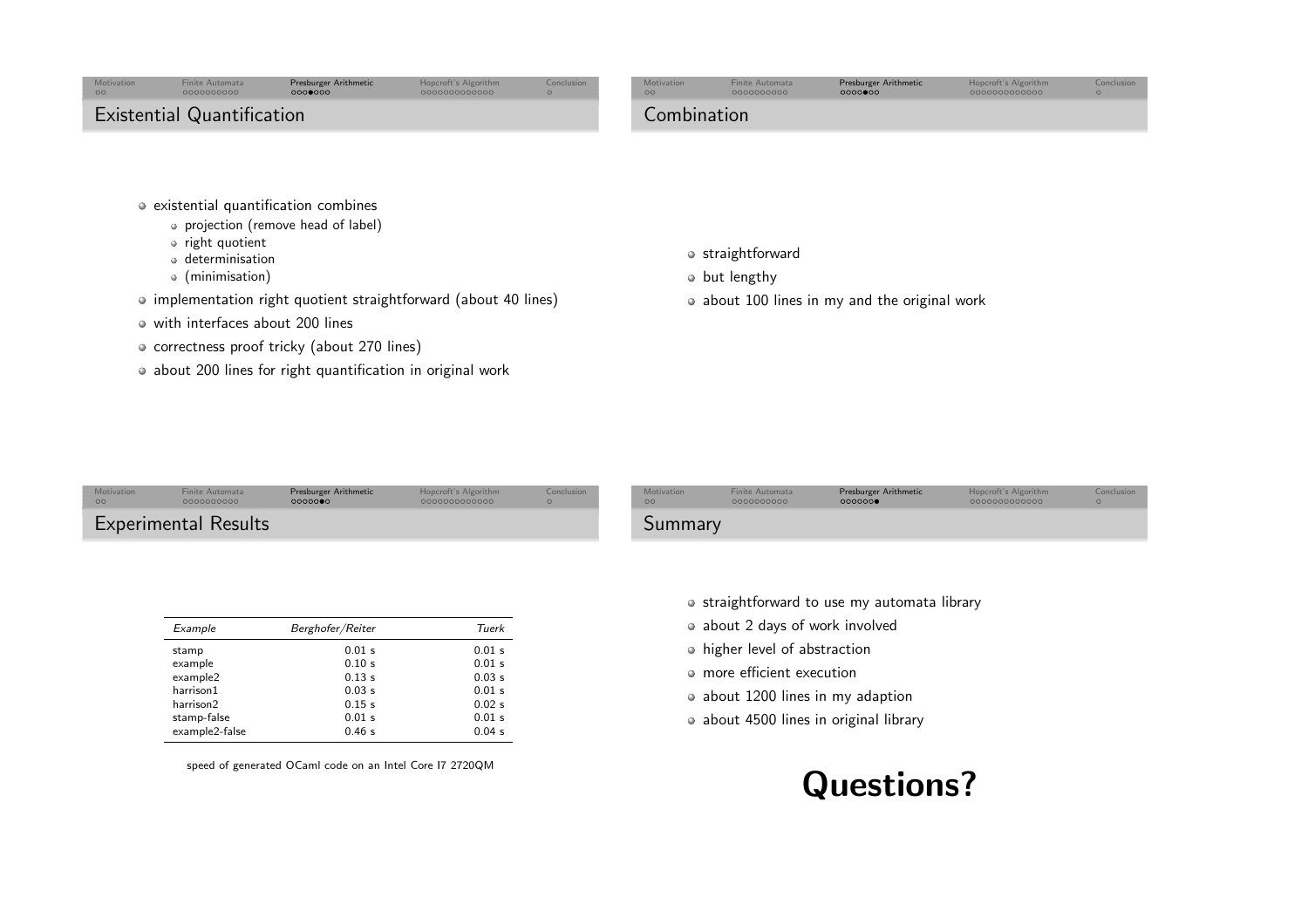<span id="page-5-0"></span>

| Motivation<br>$\circ$ | <b>Finite Automata</b><br>0000000000 | Presburger Arithmetic<br>0000000 | Hopcroft's Algorithm<br>$\bullet$ 000000000000 | Conclusion<br>$\circ$ | Motivation<br>00 | Finite Automata<br>0000000000 | Presburger Arithmetic<br>0000000                          | Hopcroft's Algorithm<br>0000000000000 |
|-----------------------|--------------------------------------|----------------------------------|------------------------------------------------|-----------------------|------------------|-------------------------------|-----------------------------------------------------------|---------------------------------------|
| Motivation            |                                      |                                  |                                                |                       | General Idea     |                               |                                                           |                                       |
|                       |                                      |                                  |                                                |                       |                  |                               |                                                           |                                       |
|                       |                                      |                                  |                                                |                       |                  |                               | • Hopcroft's algorithm minimises initially connected DFAs |                                       |
|                       |                                      |                                  |                                                |                       |                  |                               | • it computes the Myhill-Nerode equivalence relation      |                                       |

- minimisation is an important operation
- Hopcroft's Algorithm has the best know behaviour in practise
- o implemented using Peter Lammich's refinement framework
- good case study for refinement
- here: focus on refinement

|            |                                                                                                                                                                                                                                                                                                                                                                                                         |            |                   |                 | split $_A(C, (a, C_s)) := (\{q \mid q \in C \wedge \delta(q, a) \in C_s\}, \{q \mid q \in C \wedge \delta(q, a) \notin C_s\})$<br>splittable $_A(C, (a, C_s)) :=$ let $(C_t, C_f) =$ split $_A(C, (a, C_s))$ in $C_t \neq \emptyset \wedge C_f \neq \emptyset$<br>part $\tau := {\mathcal{F}}, {\mathcal{Q}} - {\mathcal{F}} - {\emptyset}$ |                      |  |
|------------|---------------------------------------------------------------------------------------------------------------------------------------------------------------------------------------------------------------------------------------------------------------------------------------------------------------------------------------------------------------------------------------------------------|------------|-------------------|-----------------|---------------------------------------------------------------------------------------------------------------------------------------------------------------------------------------------------------------------------------------------------------------------------------------------------------------------------------------------|----------------------|--|
| Arithmetic | Hopcroft's Algorithm                                                                                                                                                                                                                                                                                                                                                                                    | Conclusion | <b>Motivation</b> | Finite Automata | <b>Presburger Arithmetic</b>                                                                                                                                                                                                                                                                                                                | Hopcroft's Algorithm |  |
|            | $\bigcap_{n=1}^{\infty} \bigcap_{n=1}^{\infty} \bigcap_{n=1}^{\infty} \bigcap_{n=1}^{\infty} \bigcap_{n=1}^{\infty} \bigcap_{n=1}^{\infty} \bigcap_{n=1}^{\infty} \bigcap_{n=1}^{\infty} \bigcap_{n=1}^{\infty} \bigcap_{n=1}^{\infty} \bigcap_{n=1}^{\infty} \bigcap_{n=1}^{\infty} \bigcap_{n=1}^{\infty} \bigcap_{n=1}^{\infty} \bigcap_{n=1}^{\infty} \bigcap_{n=1}^{\infty} \bigcap_{n=1}^{\infty$ |            | $\cap$            | COOCCOOCO       | 0000000                                                                                                                                                                                                                                                                                                                                     | $0000000000000$      |  |

|  | Abstract Algorithm |
|--|--------------------|
|--|--------------------|

[Motivation](#page-0-0)

 $\circ$ 

Idea: maintain explicit list of splitters

Finite[Automata](#page-0-0) [Presburger](#page-3-0) Arithmetic [Hopcroft's](#page-5-0)Algorithm

### Abstract Algorithm

```
\mathsf{Hopcroft}\_\mathsf{step}\_\mathsf{abstract}(\mathcal{A}, \mathsf{a}, \mathsf{C}_\mathsf{s}, \mathcal{P}, \mathsf{L}) =spec (\mathcal{P}', L'). \mathcal{P}' = \mathsf{Split}_{\mathcal{A}}(\mathcal{P}, (a, C_s)) \ \wedge \ \mathsf{splitter}\_\mathcal{A}(\mathcal{P}, (a, C_s), L, L').
```

```
\mathsf{Hopcroft}\_\mathtt{abstract}(\mathcal{A}) =if (\mathcal{Q} = \emptyset) then return \emptyset else<br>if (\mathcal{I} = \emptyset) then return \{O\} c
          if (\mathcal{F} = \emptyset) then return \{ \mathcal{Q} \} else
          \text{while} \begin{array}{c} \text{In } (\mathcal{F} \equiv \emptyset) \text{ then return } \{ \mathcal{L} \} \text{ else} \\ \text{while} \begin{array}{c} H(\mathcal{F}) \neq \emptyset \end{array} \text{ if } (\mathcal{F} \in \mathcal{F}) \text{ and } (\mathcal{F} \in \mathcal{F}) \text{ if } (\mathcal{F} \in \mathcal{F}) \text{ if } (\mathcal{F} \in \mathcal{F}) \text{ if } (\mathcal{F} \in \mathcal{F}) \text{ if } (\mathcal{F} \in \mathcal{F}) \text{ if } (\mathcal{F} \in \mathcal{F}) \text{ if } (\(a, C_s) \leftarrow \textbf{spec} \times \mathbf{x} \in L;<br>(\mathcal{D}' \mid \mathbf{1}') \leftarrow \textbf{Horcroft step}({\mathcal P}', {\mathcal L}') \leftarrow \textsf{Hopcroft\_step\_abstract}({\mathcal A}, \textsf{a}, {\mathcal C}_\mathsf{s}, {\mathcal P}, {\mathcal L});return ({\mathcal P}' \, \mathcal I') \cdotreturn (\mathcal{P}', \mathcal{L}');
          \}) (part_{\mathcal{F}}, \{ (a, \mathcal{F}) \mid a \in \Sigma \})
```
The proof of correctness needs about <sup>2600</sup> lines.

# Set Implementation

General Idea

endreturn <sup>P</sup>;

initialise  $\mathcal P$  with part $_{\mathcal F}$ 

choose such  $C$  and  $(a, C_s)$ ;

Idea: implement the step with <sup>a</sup> foreach loop

### Set Implementation

```
\mathsf{Hopcroft}\_\mathsf{step}\_\mathsf{set}(\mathcal{A}, \mathsf{a}, \mathsf{C}_\mathsf{s}, \mathcal{P}, \mathsf{L}) =P' ← spec P'. \mathcal{P}' \subseteq \mathcal{P} ∧ (∀C ∈ P. splittable _A(C, (a, C_s)) \Rightarrow C \in \mathcal{P}');<br>
(\mathcal{P}', L') \leftarrow foreach \bigcap_{A \in \mathcal{P}'} \{ \lambda(C \ (\mathcal{P}', L') \cdot \}<br>
let (C, C_s) = split (A, C_s)):
           \mathsf{let}~( \mathsf{C}_t, \mathsf{C}_f ) = \mathsf{split}_\mathcal{A}(\mathsf{C},\,(\mathsf{a},\mathsf{C}_s));if (C_t = \emptyset \vee C_f = \emptyset) then return (\mathcal{P}', L') else {
                 (C_1, C_2) \leftarrow \text{spec } x. \ x \in \{ (C_f, C_t), (C_t, C_f) \};<br>let \mathcal{P}' = (\mathcal{P}' - \{ C \}) \cup \{ C_t, C_t \}.let \mathcal{P}' = (\mathcal{P}' - \{C\}) \cup \{C_1, C_2\};let L' = (L' - \{(a, C) | a \in Σ)\}\cup \{(a, C_1) | a \in Σ\} ∪ \{(a, C_2) | (a, C) \in L'\};return (\mathcal{P}', \mathcal{L}');}}) (\mathcal{P}, L - \{(a, C_s)\});
     return (\mathcal{P}', \mathcal{L}');
```
 $\{ \{ q' \mid q' \text{ is equivalent to } q \} \mid q \in \mathcal{Q} \}$ 

 $\bullet$  this equivalence relation is used to rename states

initialise P with part<sub>F</sub>;<br>while there are C ∈ P and (a, C<sub>s</sub>) ∈ ∑ × P with splittable<sub>A</sub>(C,(a, C<sub>s</sub>)) do<br>choose such C and (a, C );

update  $\mathcal P$  by removing  $\mathcal C$  and adding the two results of split ${}_{\mathcal A}(C,(a, C_s));$ 

Finite[Automata](#page-0-0) [Presburger](#page-3-0)Arithmetic [Hopcroft's](#page-5-0)Algorithm

Conclus<br>O

Refinement needs about <sup>400</sup> lines. This is the level of abstraction usually used in literature.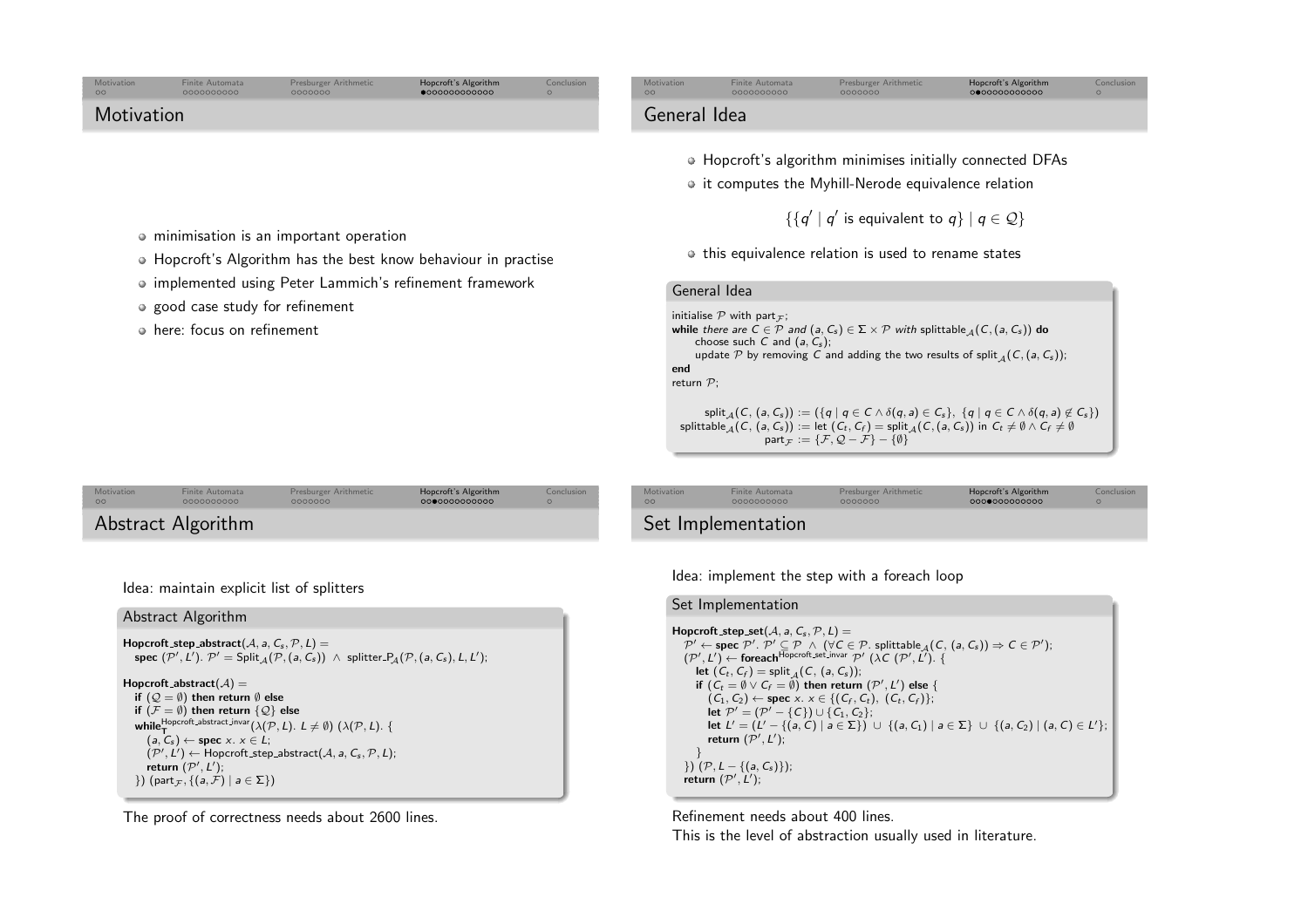<span id="page-6-0"></span>

[Conclusion](#page-8-0)

[Motivation](#page-0-0)

 $\circ$ 

 $partition\_map\_invar(im,sm,n) :=$ 

dom $(im) = \{i \mid 0 \le i < n\} \land (\forall 0 \le i < n \text{. im}(i) \ne \emptyset) \land$  $(\forall q. sm(q) = i \Leftrightarrow (0 \leq i < n \wedge q \in im(i)))$ 

partition\_map\_ $\alpha(im,sm,n) := \{im(i) | 0 \leq i < n\}$ 

 $\bullet$  when splitting classes, the old index is reused for  $C_{\text{max}}$ update of <sup>L</sup> becomes much simpler

Finite[Automata](#page-0-0) [Presburger](#page-3-0)Arithmetic [Hopcroft's](#page-5-0)Algorithm

[Conclusion](#page-8-0)

let  $(C_{\text{min}}, C_{\text{max}}) =$  if  $(|C_f| < |C_t|)$  then  $(C_f, C_t)$  else  $(C_t, C_f)$ ;

 $\{ (a, C_{\min} \mid a \in \Sigma \} \ \cup \ \{ (a, C_{\max} \mid (a, C) \in L' \} \$ 

Finite[Automata](#page-0-0) [Presburger](#page-3-0) Arithmetic [Hopcroft's](#page-5-0)Algorithm

# Data Refinement Partitions II

Refinement needs about <sup>50</sup> lines.

return  $(\mathcal{P}', L')$ ;

 $\{P, L - \{(a, C_s)\}\};$ return  $(\mathcal{P}', \mathcal{L}');$ 

}

[Motivation](#page-0-0)

 $\circ$ 

if  $(C_f = \emptyset)$  then return  $(\mathcal{P}', L')$  else {

let  $P' = (P' - \{C\}) \cup \{C_{\min}, C_{\max}\};$ let  $L' = (L' - \{(a, C) \mid a \in \Sigma\}) \cup$ 

Refinement needs about <sup>1100</sup> lines.

# Data Refinement Classes

- represent classes by interval of natural numbers
- use pair of finite maps for mapping between classes andnatural numbers
	- pm finite map from states to natural numbers<br>sime dinames were
	- *pim* inverse map

Abstraction Function and Invariant

 $\textsf{class\_map\_invar} \ Q\ (\rho m, \rho m):=$ dom $(pm) = Q \wedge \text{dom}(pim) = \{i \mid i < |Q|\} \wedge \{j \in [q] \}$ (∀q i. pm $(q) = i \Leftrightarrow$  pim $(i) = q$ ) class\_map\_ $\alpha$ (*pm*, *pim*)(*l*, *u*) := {*pim*(*i*) | *l*  $\leq$  *i*  $\leq$  *u*}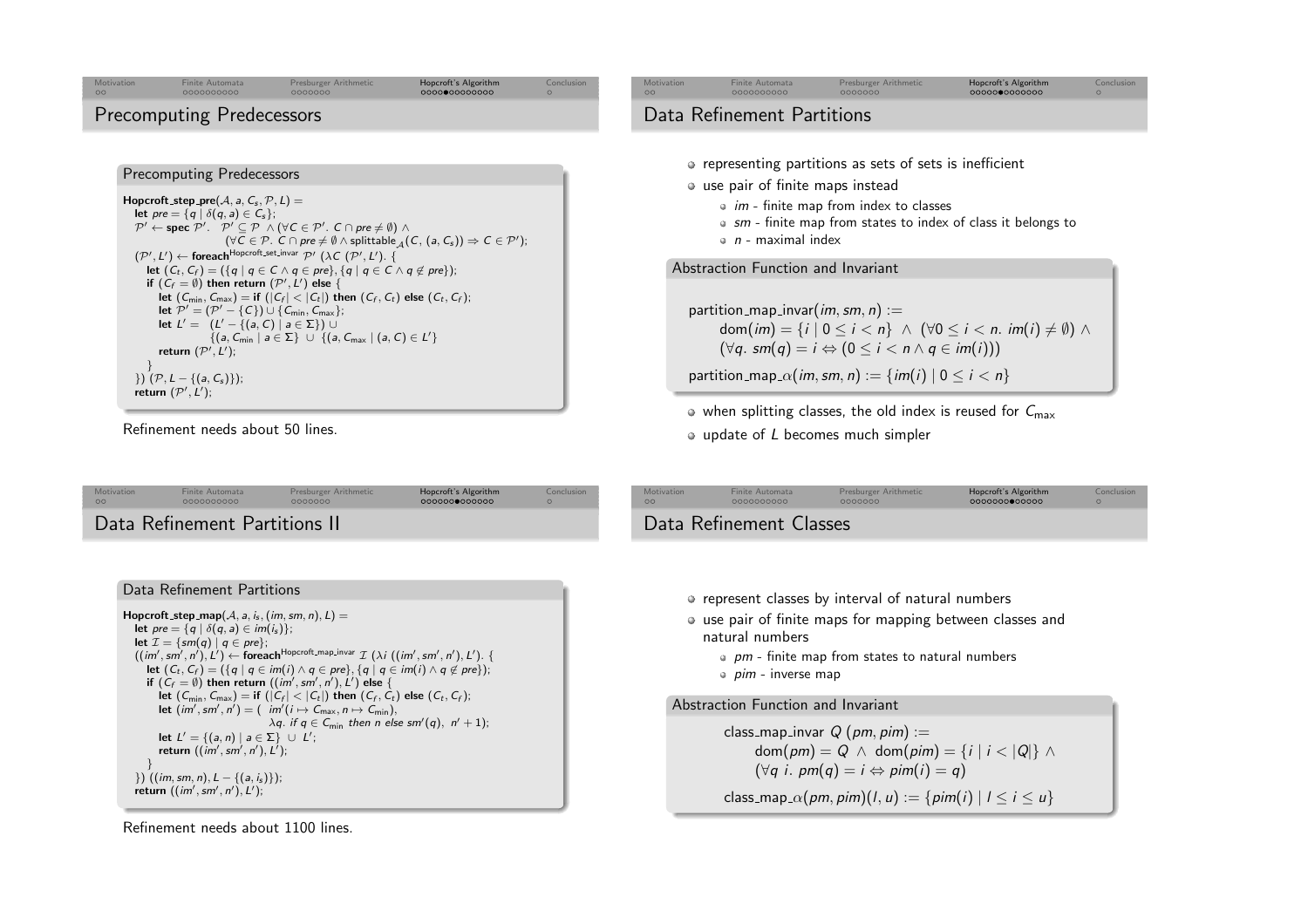<span id="page-7-0"></span>

| Motivation<br>00           | <b>Finite Automata</b><br>0000000000 | Presburger Arithmetic<br>0000000 | Hopcroft's Algorithm<br>0000000000000 | Conclusion<br>$\circ$ | Motivation<br>$\circ$       | <b>Finite Automata</b><br>0000000000 | Presburger Arithmetic<br>0000000 | Hopcroft's Algorithm<br>0000000000000 | Conclusion |
|----------------------------|--------------------------------------|----------------------------------|---------------------------------------|-----------------------|-----------------------------|--------------------------------------|----------------------------------|---------------------------------------|------------|
| Data Refinement Classes II |                                      |                                  |                                       |                       | Data Refinement Classes III |                                      |                                  |                                       |            |
|                            |                                      |                                  |                                       |                       |                             |                                      |                                  |                                       |            |

 $\mathsf{Hopcroft}\_\mathsf{step\_\mathsf{map2}(\mathcal{A},\mathsf{a},\mathsf{i}_\mathsf{s},(\mathsf{im},\mathsf{sm},\mathsf{n}),\mathsf{L},\mathsf{pm},\mathsf{p}\mathsf{m}) =$ let  $pre = \{q | \delta(q, a) \in im(i_s)\};$ let  $(iM, (pm, pim)) =$ Hopcroft\_step\_map2\_compute\_iM( $A$ , (pm, pim), pre, (im, sm, n));<br>((im', sm', n'), L')  $\leftarrow$  foreach<sup>Hopcroft\_map2\_invar</sup>  $\{(i, s) | iM(i) = s\}$ <br>( $\lambda(i, s)$  ((im', sm', n'), l')  $(\lambda(i,s)$   $((im',sm',n'),L')$ . { let  $(l, u) = im(i);$ let  $(C_t, C_f) = ((l, s - 1), (s, u));$ <br>if  $((u + 1), (s - 0)$  then return if  $((u+1)-s=0)$  then return  $((im', sm', n'), L')$  else {<br>let  $(C, C) =$  if  $((u+1) \cdot s \leq s$ , b then  $(C, C)$ let  $(C_{\text{min}}, C_{\text{max}}) =$  if  $((u+1) - s < s - l)$  then  $(C_f, C_t)$  else  $(C_t, C_f)$ ; let  $(im', sm', n') =$  $(m'(i \mapsto C_{\text{max}}, n \mapsto C_{\text{min}}),$ <br> $\lambda a$  if  $a \in \text{class man } \alpha(n)$  $\lambda$ q. if q ∈ class\_map\_ $\alpha$ (pm, pim)(C<sub>min</sub>) then n else sm'(q), n' + 1); let  $L' = \{(a, n) \mid a \in \Sigma\} \cup L';$ return  $((\mathit{im}', \mathit{sm}', \mathit{n}'), \mathit{L}');$ } }) ((im, sm, <sup>n</sup>), <sup>L</sup> <sup>−</sup> {(<sup>a</sup>, <sup>i</sup><sup>s</sup> )}); return  $(((im', sm', n'), L'), (pm, pim))$ ;



Refinement needs about <sup>1600</sup> lines.

| <b>Motivation</b> | Finite Automata             | Presburger Arithmetic | Hopcroft's Algorithm | Conclusion |
|-------------------|-----------------------------|-----------------------|----------------------|------------|
| 00                | 0000000000                  | 0000000               | 0000000000000        | $\Omega$   |
|                   | <b>Collection Framework</b> |                       |                      |            |

| on | Motivation<br>$\circ$ | Finite Automata<br>0000000000 | Presburger Arithmetic<br>0000000 | Hopcroft's Algorithm<br>0000000000000 | Conclusion |
|----|-----------------------|-------------------------------|----------------------------------|---------------------------------------|------------|
|    |                       | <b>Experimental Results</b>   |                                  |                                       |            |

- the next refinement step introduces executable datastructures
- Peter Lammich's **Collection Framework** used
- red-black-trees and arrays chosen as data-structures
- <sup>800</sup> lines needed

Data Refinement Classes

o further 380 lines for connection with automata implementation (computing pre)

| No.<br><b>DFAs</b> | No.<br>states                                              | No.<br>labels  | Baclet/Pagetti<br><i>OCaml</i> | Lammich/Tuerk<br><i>OCaml</i> | PolvML  | Leiß<br>PolyML |  |  |
|--------------------|------------------------------------------------------------|----------------|--------------------------------|-------------------------------|---------|----------------|--|--|
| 10000              | 50                                                         | 2              | 0.17 s                         | 7.87 s                        | 1.91 s  | 5.38s          |  |  |
| 10000              | 50                                                         | 5              | 0.28 s                         | 15.03 s                       | 3.67 s  | 19.34 s        |  |  |
| 10000              | 100                                                        | $\overline{2}$ | 0.30 s                         | $16.21$ s                     | 4.06 s  | 16.41 s        |  |  |
| 10000              | 100                                                        | 5              | 0.53 s                         | 30.79 s                       | 7.86 s  | 63.21 s        |  |  |
| 10000              | 250                                                        | $\mathfrak{D}$ | 0.76 s                         | 46.53 s                       | 11.48 s | 83.62 s        |  |  |
| 1000               | 1000                                                       | 2              | 0.44 s                         | 20.95 s                       | 5.67 s  | $134.21$ s     |  |  |
| 1000               | 2500                                                       | $\mathfrak{D}$ | $1.44$ s                       | 58.24 s                       | 17.83 s | 905.82 s       |  |  |
|                    | Experimental Results (measured on an Intel Core I7 2720QM) |                |                                |                               |         |                |  |  |